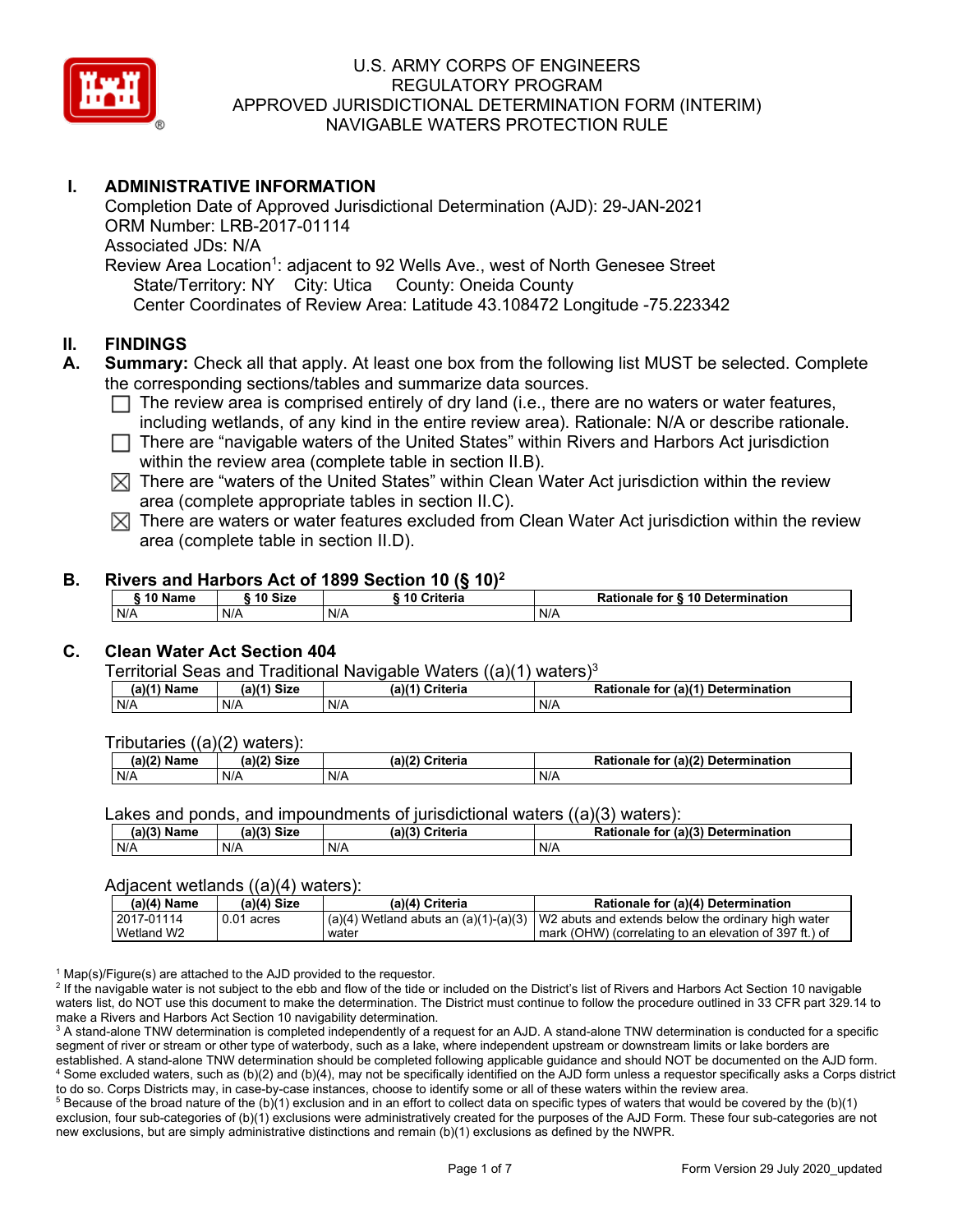

|                                            |              |                                                                                                                                                                                                                            | the Utica Harbor of the Erie Canal, which is listed on<br>the LRB Section 10 navigable waters list and located<br>just outside the JD review area to the south.                                                                                                                                                                                                                                                                    |
|--------------------------------------------|--------------|----------------------------------------------------------------------------------------------------------------------------------------------------------------------------------------------------------------------------|------------------------------------------------------------------------------------------------------------------------------------------------------------------------------------------------------------------------------------------------------------------------------------------------------------------------------------------------------------------------------------------------------------------------------------|
| 2017-01114<br>Wetland W8<br><b>PEM/PSS</b> | $0.26$ acres | (a)(4) Wetland separated from an<br>$(a)(1)-(a)(3)$ water only by an<br>artificial structure allowing a direct<br>hydrologic surface connection<br>between the wetland and the (a)(1)-<br>$(a)(3)$ water in a typical year | W8 is made up of two cover types (PEM & PSS)<br>separated from W9 by a dirt/gravel access road with<br>flow maintained between the wetlands by a 20 inch<br>corrugated plastic culvert in the roadway fill. W8 & W9<br>appear to have been one contiguous wetland, located<br>at the base of the western berm of the former disposal<br>site for canal dredge spoil prior to the roadway<br>installation, extending to the harbor. |
| 2017-01114<br>Wetland W9<br>PEM/PSS        | $0.03$ acres | $(a)(4)$ Wetland abuts an $(a)(1)-(a)(3)$<br>water                                                                                                                                                                         | W9 is made up of two cover types (PEM & PSS) which<br>abuts and extends below the OHW mark of the Utica<br>Harbor of the Erie Canal and located just outside the<br>JD review area to the south.                                                                                                                                                                                                                                   |

# **D. Excluded Waters or Features**

Excluded waters  $((b)(1) - (b)(12))^4$ :

| <b>Exclusion Name</b>               | $(1 - 1)$ $(1 - 1)$<br><b>Exclusion Size</b> | Exclusion <sup>5</sup>      | <b>Rationale for Exclusion Determination</b>                                                                                                                                                                                                                                                                                                                                                                                                                                                                                                                                                                                                                                                                                                                                                                                                                                                                                                                                                                                                                                                                                                                                                                                                                                               |
|-------------------------------------|----------------------------------------------|-----------------------------|--------------------------------------------------------------------------------------------------------------------------------------------------------------------------------------------------------------------------------------------------------------------------------------------------------------------------------------------------------------------------------------------------------------------------------------------------------------------------------------------------------------------------------------------------------------------------------------------------------------------------------------------------------------------------------------------------------------------------------------------------------------------------------------------------------------------------------------------------------------------------------------------------------------------------------------------------------------------------------------------------------------------------------------------------------------------------------------------------------------------------------------------------------------------------------------------------------------------------------------------------------------------------------------------|
| 2017-01114                          | $0.42$ acres                                 | (b)(1) Non-adjacent wetland | W1 is predominately PEM located at the base of the                                                                                                                                                                                                                                                                                                                                                                                                                                                                                                                                                                                                                                                                                                                                                                                                                                                                                                                                                                                                                                                                                                                                                                                                                                         |
| Wetland W1                          |                                              |                             | southwestern berm of the former disposal site for canal<br>dredge spoil and a slightly elevated old dirt access<br>road. W1 extends south toward W2 but is separated by<br>the gravel access road. Although it appears water from<br>W1 discharges into W2, it does not occur through a<br>culvert but through shallow subsurface flow. The<br>roadway is at elevation 405 ft. Information provided with<br>the JD requests demonstrates that the river would need<br>to crest the moderate flood elevation (404.5 ft.) to<br>inundate this wetland. This elevation is not expected to<br>be reached in a typical year as recent crest data from<br>the Utica gage indicates this stage was only exceeded<br>in 8 years out of the last 20 years. The wetland is<br>separated from the river by the roadway without an<br>engineered direct surface water conveyance. All<br>resources reviewed support the determination that<br>Wetland W1 does not directly abut any $a(1)-a(3)$<br>waters, is not inundated by any $a(1)$ -a(3) waters in a<br>typical year, is not separated from any $a(1)$ - $a(3)$ waters<br>by a natural barrier, and is not separated from any a(1)-<br>a(3) waters by a man-made barrier which has an<br>engineered feature that allows water exchange at least |
|                                     |                                              |                             | once in a typical year.                                                                                                                                                                                                                                                                                                                                                                                                                                                                                                                                                                                                                                                                                                                                                                                                                                                                                                                                                                                                                                                                                                                                                                                                                                                                    |
| 2017-01114<br>Wetland W3<br>PFO/PUB | $0.05$ acres                                 | (b)(1) Non-adjacent wetland | W3 is comprised of two cover types (PFO & PUB) and<br>is located along the eastern property line to the north of<br>an existing building. W3 appears to have been formed<br>by past excavation activities based on the presence of<br>fill material and relic berms in proximity to this wetland.<br>W3 is depressional with no surface water drainage<br>features and is located approximately 620 ft. from the<br>canal to the south and 520 ft. from the Mohawk River, a<br>Section 10 LRB listed navigable water, to the north.                                                                                                                                                                                                                                                                                                                                                                                                                                                                                                                                                                                                                                                                                                                                                        |

 $1$  Map(s)/Figure(s) are attached to the AJD provided to the requestor.

<sup>2</sup> If the navigable water is not subject to the ebb and flow of the tide or included on the District's list of Rivers and Harbors Act Section 10 navigable waters list, do NOT use this document to make the determination. The District must continue to follow the procedure outlined in 33 CFR part 329.14 to make a Rivers and Harbors Act Section 10 navigability determination.

<sup>3</sup> A stand-alone TNW determination is completed independently of a request for an AJD. A stand-alone TNW determination is conducted for a specific segment of river or stream or other type of waterbody, such as a lake, where independent upstream or downstream limits or lake borders are established. A stand-alone TNW determination should be completed following applicable guidance and should NOT be documented on the AJD form. <sup>4</sup> Some excluded waters, such as (b)(2) and (b)(4), may not be specifically identified on the AJD form unless a requestor specifically asks a Corps district to do so. Corps Districts may, in case-by-case instances, choose to identify some or all of these waters within the review area.

<sup>5</sup> Because of the broad nature of the (b)(1) exclusion and in an effort to collect data on specific types of waters that would be covered by the (b)(1) exclusion, four sub-categories of (b)(1) exclusions were administratively created for the purposes of the AJD Form. These four sub-categories are not new exclusions, but are simply administrative distinctions and remain (b)(1) exclusions as defined by the NWPR.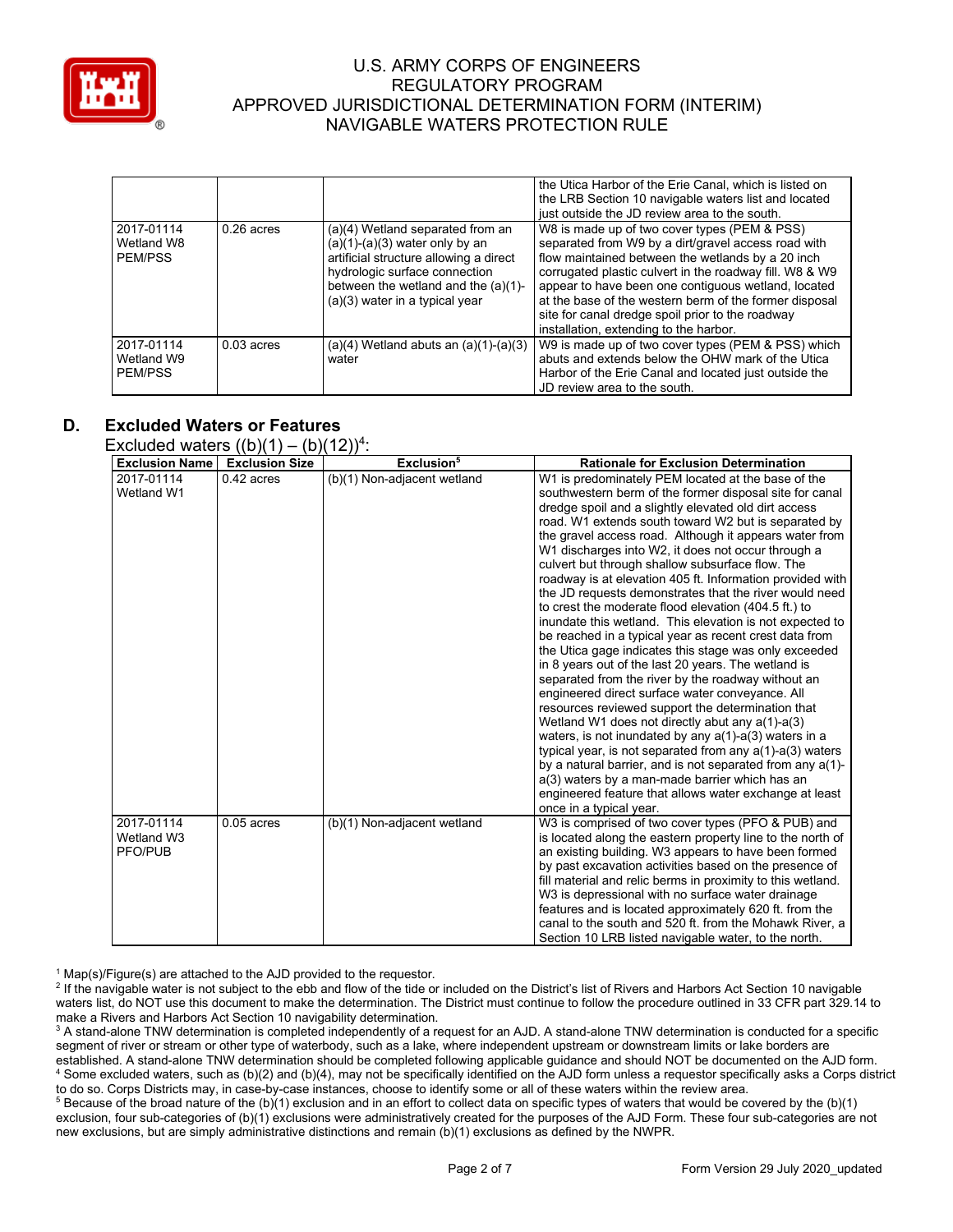

|                                                        |              |                             | The OHW of the Mohawk River correlates to an<br>elevation of 397 ft., same as the canal with the top of<br>riverbank being 407 ft. Major flood stage for the canal &<br>river is at 406.5 ft and has only reached/exceeded this<br>stage in 7 separate years since 1907 based on the<br>Utica gage data. The most recent being in 2013. W3 is<br>at an elevation of 410 ft. and is clearly not inundated by<br>either the canal or the river in a typical year. All<br>resources reviewed support the determination that<br>Wetland W3 does not directly abut any $a(1)$ -a(3)<br>waters, is not inundated by any $a(1)$ -a(3) waters in a<br>typical year, is not separated from any a(1)-a(3) waters<br>by a natural barrier, and is not separated from any a(1)-<br>a(3) waters by a man-made barrier which has an<br>engineered feature that allows water exchange at least<br>once in a typical year.                                                                                                                                                                                                                                                                                                                                                                                                                                                                                                                                                                                                                                                                                                                                                        |
|--------------------------------------------------------|--------------|-----------------------------|-------------------------------------------------------------------------------------------------------------------------------------------------------------------------------------------------------------------------------------------------------------------------------------------------------------------------------------------------------------------------------------------------------------------------------------------------------------------------------------------------------------------------------------------------------------------------------------------------------------------------------------------------------------------------------------------------------------------------------------------------------------------------------------------------------------------------------------------------------------------------------------------------------------------------------------------------------------------------------------------------------------------------------------------------------------------------------------------------------------------------------------------------------------------------------------------------------------------------------------------------------------------------------------------------------------------------------------------------------------------------------------------------------------------------------------------------------------------------------------------------------------------------------------------------------------------------------------------------------------------------------------------------------------------|
| 2017-01114<br>Wetland W4<br>PFO/PSS/PUB                | 0.2 acres    | (b)(1) Non-adjacent wetland | W4 is comprised of three cover types (PFO, PSS &<br>PUB) and is located along the eastern property line. W4<br>appears to have been formed by past excavation<br>activities based on the presence of fill material and relic<br>berms in proximity to this wetland. W4 is separated<br>from W3 by multiple spoil piles and from W5 by a relic<br>berm. An artificial drainage was observed near the<br>edge of W4 in a maintained lawn area off the site to the<br>east and associated with the motel property (currently a<br>Best Western). The drainage consisted of a strip of<br>gravel, presumably over drainpipe, and two, 4-inch<br>corrugated plastic pipes (CPP). The ends of the CPPs<br>were observed protruding from the steep bank along<br>the Mohawk River near a dumpster at the northwestern<br>corner of the paved hotel parking lot. The OHW<br>of the Mohawk River in this area appears to be<br>approximately 12 feet lower in elevation from the CPPs<br>outfall location (CPP elevation at approximately 409 ft<br>with Mohawk River OHW at elevation 397 ft). It is<br>evident that water from the river does not inundate W4<br>via overland or through the culverts in a typical year. All<br>resources reviewed support the determination that<br>Wetland W4 does not directly abut any $a(1)-a(3)$<br>waters, is not inundated by any $a(1)$ -a(3) waters in a<br>typical year, is not separated from any $a(1)$ - $a(3)$ waters<br>by a natural barrier, and is not separated from any a(1)-<br>a(3) waters by a man-made barrier which has an<br>engineered feature that allows water exchange at least<br>once in a typical year. |
| 2017-01114<br>Wetland W5<br>PEM/PSS/PFO/<br><b>PUB</b> | $0.66$ acres | (b)(1) Non-adjacent wetland | W5 is comprised of four cover types (PEM, PFO, PSS<br>& PUB) and is in the northeastern corner of the<br>property and adjacent to a utility corridor. W5 appears<br>to have been formed by past excavation activities<br>based on the presence of fill material and relic berms in<br>proximity to this wetland. W5 is separated from W4 by a<br>relic berm. The Mohawk River is located just outside<br>the JD review area to the north $($ > 70 ft. from the                                                                                                                                                                                                                                                                                                                                                                                                                                                                                                                                                                                                                                                                                                                                                                                                                                                                                                                                                                                                                                                                                                                                                                                                    |

 $1$  Map(s)/Figure(s) are attached to the AJD provided to the requestor.

<sup>&</sup>lt;sup>2</sup> If the navigable water is not subject to the ebb and flow of the tide or included on the District's list of Rivers and Harbors Act Section 10 navigable waters list, do NOT use this document to make the determination. The District must continue to follow the procedure outlined in 33 CFR part 329.14 to make a Rivers and Harbors Act Section 10 navigability determination.

<sup>&</sup>lt;sup>3</sup> A stand-alone TNW determination is completed independently of a request for an AJD. A stand-alone TNW determination is conducted for a specific segment of river or stream or other type of waterbody, such as a lake, where independent upstream or downstream limits or lake borders are established. A stand-alone TNW determination should be completed following applicable guidance and should NOT be documented on the AJD form. <sup>4</sup> Some excluded waters, such as (b)(2) and (b)(4), may not be specifically identified on the AJD form unless a requestor specifically asks a Corps district to do so. Corps Districts may, in case-by-case instances, choose to identify some or all of these waters within the review area.

<sup>&</sup>lt;sup>5</sup> Because of the broad nature of the (b)(1) exclusion and in an effort to collect data on specific types of waters that would be covered by the (b)(1) exclusion, four sub-categories of (b)(1) exclusions were administratively created for the purposes of the AJD Form. These four sub-categories are not new exclusions, but are simply administrative distinctions and remain (b)(1) exclusions as defined by the NWPR.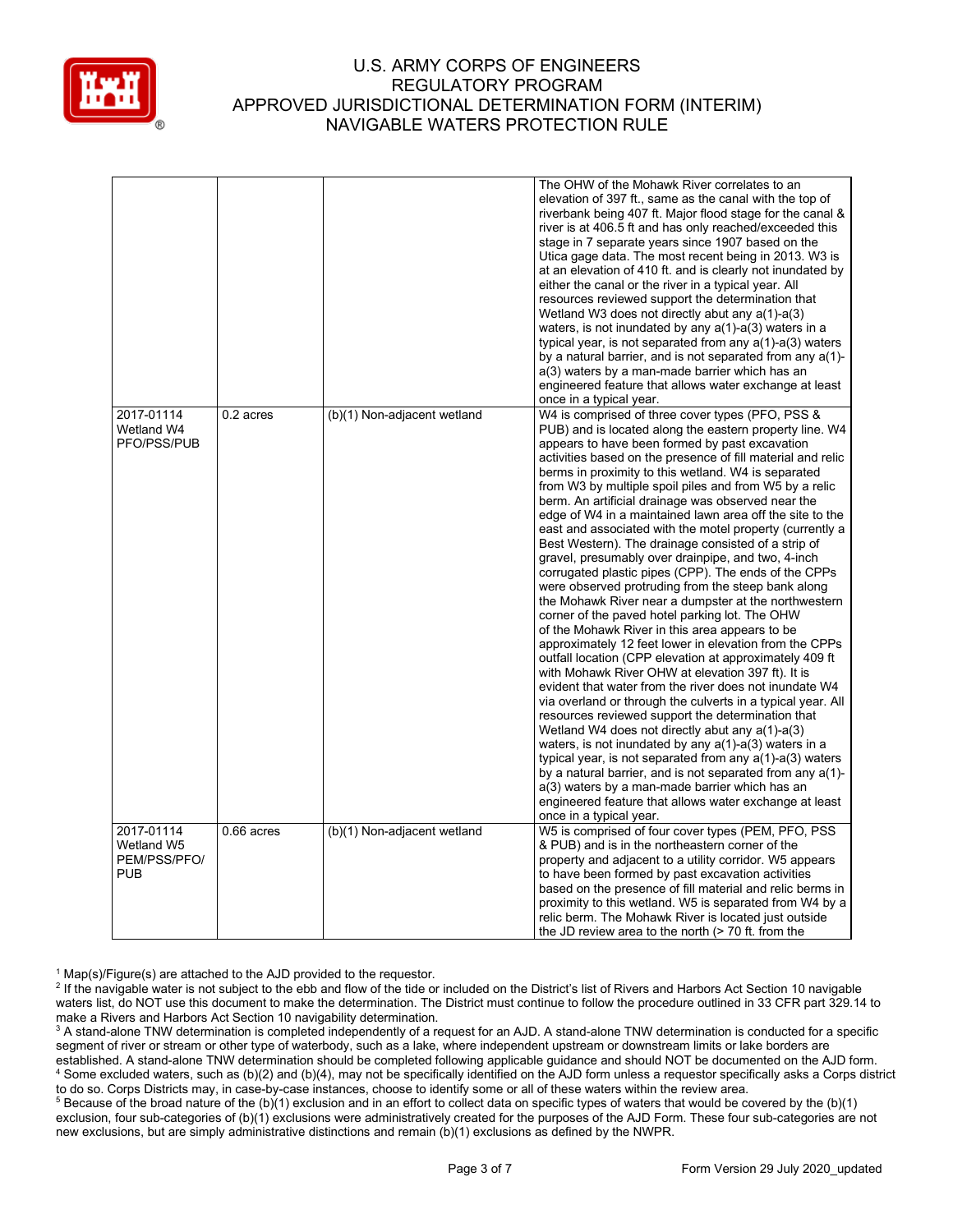

|            |              |                             | closest wetland. Information provided with the JD              |
|------------|--------------|-----------------------------|----------------------------------------------------------------|
|            |              |                             | request demonstrates that the river would need to crest        |
|            |              |                             | the major flood elevation (406.5 ft.) to inundate this         |
|            |              |                             | wetland. This elevation would not be reached in a              |
|            |              |                             | typical year as discussed above under W3. The                  |
|            |              |                             | wetland is separated from the river by an upland utility       |
|            |              |                             |                                                                |
|            |              |                             | corridor and the natural bank. All resources reviewed          |
|            |              |                             | support the determination that Wetland W5 does not             |
|            |              |                             | directly abut any a(1)-a(3) waters, is not inundated by        |
|            |              |                             | any a(1)-a(3) waters in a typical year, is not separated       |
|            |              |                             | from any $a(1)-a(3)$ waters by a natural barrier, and is       |
|            |              |                             | not separated from any $a(1)$ - $a(3)$ waters by a man-        |
|            |              |                             | made barrier which has an engineered feature that              |
|            |              |                             | allows water exchange at least once in a typical year.         |
| 2017-01114 | 0.15acres    | (b)(1) Non-adjacent wetland | W6 is comprised of two cover types (PEM & PSS) and             |
| Wetland W6 |              |                             | is located at the base of the southern berm of the             |
| PEM/PSS    |              |                             | former disposal site for canal dredge spoil and adjacent       |
|            |              |                             | to an access road corridor. The Erie Canal is located          |
|            |              |                             | just outside the JD review area to the south (> 50 ft.         |
|            |              |                             | from the closest wetland point.) The OHW of the canal          |
|            |              |                             | was determined to correlate to the elevation of 397 ft.        |
|            |              |                             |                                                                |
|            |              |                             | No culverts are in the roadway fill in the location of W6.     |
|            |              |                             | The roadway is at elevation 403 ft. Information provided       |
|            |              |                             | with the JD requests demonstrates that the river would         |
|            |              |                             | need to crest the moderate flood elevation (404.5 ft.) to      |
|            |              |                             | inundate this wetland. This elevation is not expected to       |
|            |              |                             | be reached in a typical year as discussed above under          |
|            |              |                             | W1. The wetland is separated from the river by the             |
|            |              |                             | roadway and the natural bank. All resources reviewed           |
|            |              |                             | support the determination that Wetland W6 does not             |
|            |              |                             | directly abut any $a(1)$ - $a(3)$ waters, is not inundated by  |
|            |              |                             | any a(1)-a(3) waters in a typical year, is not separated       |
|            |              |                             | from any $a(1)-a(3)$ waters by a natural barrier, and is       |
|            |              |                             | not separated from any $a(1)$ - $a(3)$ waters by a man-        |
|            |              |                             | made barrier which has an engineered feature that              |
|            |              |                             | allows water exchange at least once in a typical year.         |
| 2017-01114 |              |                             |                                                                |
|            | $0.23$ acres | (b)(1) Non-adjacent wetland | W7 is comprised of two cover types (PEM & PSS) and             |
| Wetland W7 |              |                             | is located at the base of the northern berm of the             |
| PEM/PSS    |              |                             | former disposal site for canal dredge spoil and adjacent       |
|            |              |                             | to a utility corridor. The Mohawk River is located just        |
|            |              |                             | outside the JD review area to the north (> 40 ft. from         |
|            |              |                             | the closest wetland point.) The OHW of the river was           |
|            |              |                             | determined to correlate to the elevation of 397 ft. with       |
|            |              |                             | the top of river bank being 407 ft. Information provided       |
|            |              |                             | with the JD requests demonstrates that the river would         |
|            |              |                             | need to crest the major flood elevation to inundate this       |
|            |              |                             | wetland. This elevation would not be reached in a              |
|            |              |                             | typical year. The wetland is separated from the river by       |
|            |              |                             | an upland utility corridor and the natural bank. All           |
|            |              |                             | resources reviewed support the determination that              |
|            |              |                             | Wetland W7 does not directly abut any a(1)-a(3)                |
|            |              |                             | waters, is not inundated by any $a(1)$ - $a(3)$ waters in a    |
|            |              |                             | typical year, is not separated from any $a(1)$ - $a(3)$ waters |
|            |              |                             |                                                                |

 $1$  Map(s)/Figure(s) are attached to the AJD provided to the requestor.

<sup>2</sup> If the navigable water is not subject to the ebb and flow of the tide or included on the District's list of Rivers and Harbors Act Section 10 navigable waters list, do NOT use this document to make the determination. The District must continue to follow the procedure outlined in 33 CFR part 329.14 to make a Rivers and Harbors Act Section 10 navigability determination.

<sup>3</sup> A stand-alone TNW determination is completed independently of a request for an AJD. A stand-alone TNW determination is conducted for a specific segment of river or stream or other type of waterbody, such as a lake, where independent upstream or downstream limits or lake borders are established. A stand-alone TNW determination should be completed following applicable guidance and should NOT be documented on the AJD form. <sup>4</sup> Some excluded waters, such as (b)(2) and (b)(4), may not be specifically identified on the AJD form unless a requestor specifically asks a Corps district to do so. Corps Districts may, in case-by-case instances, choose to identify some or all of these waters within the review area.

<sup>5</sup> Because of the broad nature of the (b)(1) exclusion and in an effort to collect data on specific types of waters that would be covered by the (b)(1) exclusion, four sub-categories of (b)(1) exclusions were administratively created for the purposes of the AJD Form. These four sub-categories are not new exclusions, but are simply administrative distinctions and remain (b)(1) exclusions as defined by the NWPR.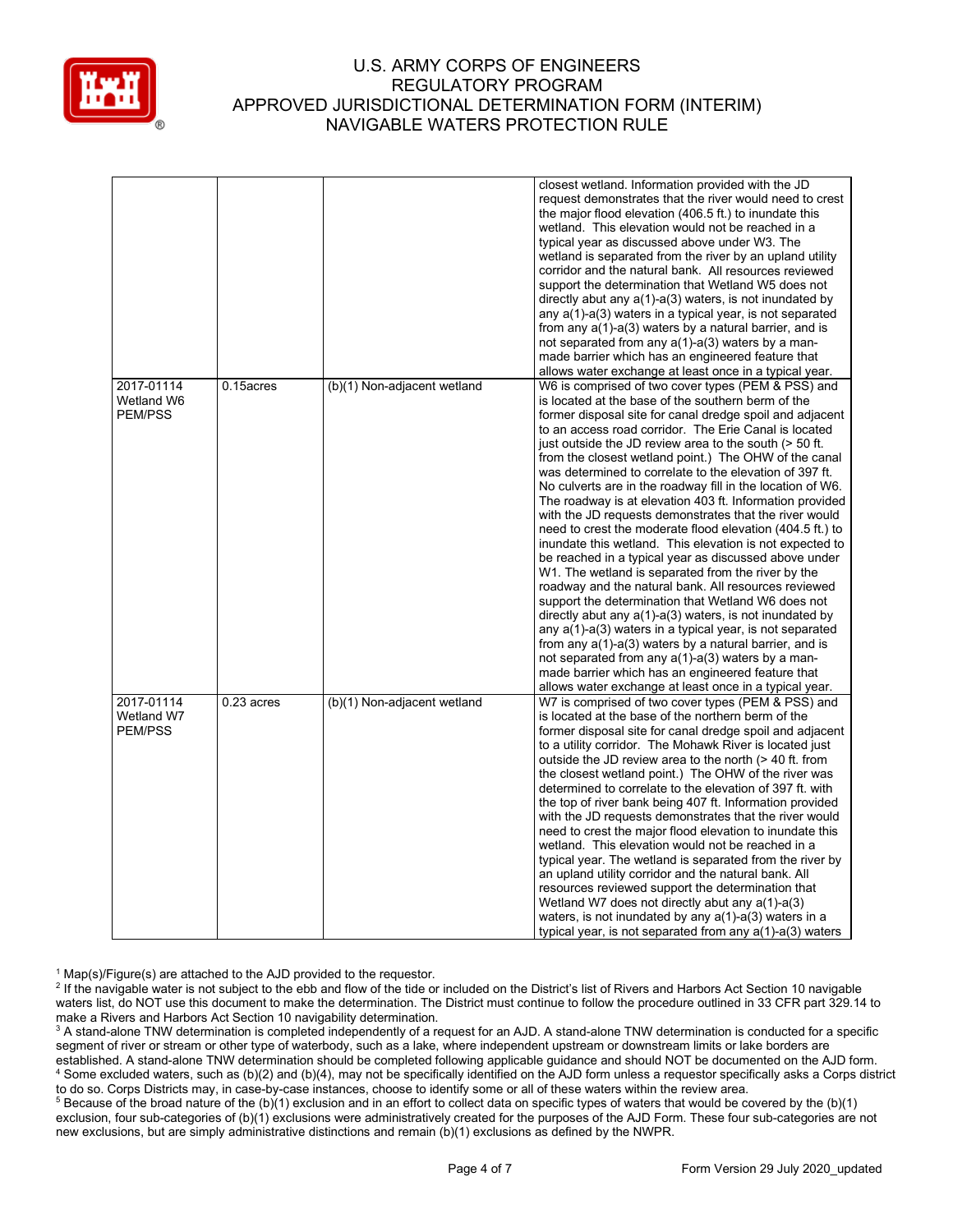

|                               |              |                                                                                                                                                                             | by a natural barrier, and is not separated from any a(1)-<br>a(3) waters by a man-made barrier which has an<br>engineered feature that allows water exchange at least<br>once in a typical year.                                                                                                                                                                                                                                                                                                                                                                                                                                                                                                                                                                                                                                                                                                                                                      |  |  |
|-------------------------------|--------------|-----------------------------------------------------------------------------------------------------------------------------------------------------------------------------|-------------------------------------------------------------------------------------------------------------------------------------------------------------------------------------------------------------------------------------------------------------------------------------------------------------------------------------------------------------------------------------------------------------------------------------------------------------------------------------------------------------------------------------------------------------------------------------------------------------------------------------------------------------------------------------------------------------------------------------------------------------------------------------------------------------------------------------------------------------------------------------------------------------------------------------------------------|--|--|
| 2017-01114<br>Stormwater pond | $0.01$ acres | (b)(10) Stormwater control feature<br>constructed or excavated in upland<br>or in a non-jurisdictional water to<br>convey, treat, infiltrate, or store<br>stormwater runoff | Most of the site was formerly a controlled upland<br>disposal site for the dewatering of dredged sediments<br>from the canal maintenance hydraulic dredging<br>activities. The site included a large sediment basin with<br>large perimeter earthen berms and a smaller interior<br>berm. The site use was discontinued by NYS and the<br>property transferred to the City of Utica. As part of the<br>sale agreement NYS regraded the interior of the<br>bermed sediment basin to fill low spots and to prevent<br>ponding of water from rain events to facilitate future<br>redevelopment for commercial/residential use.<br>Associated with this grading work, a small stormwater<br>pond was constructed which utilizes the old outfall<br>pipes which are set with an invert elevation of<br>approximately 408 ft. and discharge to the Utica Harbor<br>at an elevation of 404 ft. The pipes do not extend below<br>OHW (397 ft.) of the harbor. |  |  |
| 2017-01114<br>Drainage ditch  | $0.09$ acres | (b)(10) Stormwater control feature<br>constructed or excavated in upland<br>or in a non-jurisdictional water to<br>convey, treat, infiltrate, or store<br>stormwater runoff | As part of the stormwater management system<br>discussed above, an ephemeral drainage ditch was<br>constructed in the vicinity of a former interior berm<br>within the disposal site basin. During rain events, the<br>drainage ditch is designed to convey surface water<br>runoff to the storm water basin to eliminate standing<br>water in the center of the former basin.                                                                                                                                                                                                                                                                                                                                                                                                                                                                                                                                                                        |  |  |

# **III. SUPPORTING INFORMATION**

- **A. Select/enter all resources** that were used to aid in this determination and attach data/maps to this document and/or references/citations in the administrative record, as appropriate.
	- **\_X\_** Information submitted by, or on behalf of, the applicant/consultant: Ramboll Wetland delineation report dated 1/30/2020, survey drawings with wetland boundaries submitted 12/2/2020 with W5 cover type corrections received 1/25/21*.* This information is sufficient for purposes of this AJD. Rationale: N/A

**\_\_\_** Data sheets prepared by the Corps: *Title(s) and/or date(s).*

**\_x\_** Photographs: Site photos dated 11/3/2020 taken by Ramboll provided with 12/2/2020 AJD request. EDR aerial photo package dated 10/17/2014 which includes: 1941, 1960, 1974, 1981, 1989, 1995, 2008, 2009 & 2011 showing history of use as a canal dredge disposal site. Site photos contained in the Cultural Resource Survey dated January 2015. Rambol delineation site photos dated 5/1/2018. Canal aerial dated ~ 1980. Google earth aerials: 5/95, 3/08, 5/09, 5/11, 7/11, 5/15, 4/16 & 10/17. Digital Globe aerials: 8/19, 4/18, 2/17 & 9/16. Connect explorer 4/15. NYS GIS: 1994 IR, 2008, 2013, & 2017. **\_\_\_** Corps Site visit(s) conducted on: *Date(s).*

 $1$  Map(s)/Figure(s) are attached to the AJD provided to the requestor.

<sup>&</sup>lt;sup>2</sup> If the navigable water is not subject to the ebb and flow of the tide or included on the District's list of Rivers and Harbors Act Section 10 navigable waters list, do NOT use this document to make the determination. The District must continue to follow the procedure outlined in 33 CFR part 329.14 to make a Rivers and Harbors Act Section 10 navigability determination.

<sup>&</sup>lt;sup>3</sup> A stand-alone TNW determination is completed independently of a request for an AJD. A stand-alone TNW determination is conducted for a specific segment of river or stream or other type of waterbody, such as a lake, where independent upstream or downstream limits or lake borders are established. A stand-alone TNW determination should be completed following applicable guidance and should NOT be documented on the AJD form. <sup>4</sup> Some excluded waters, such as (b)(2) and (b)(4), may not be specifically identified on the AJD form unless a requestor specifically asks a Corps district to do so. Corps Districts may, in case-by-case instances, choose to identify some or all of these waters within the review area.

 $5$  Because of the broad nature of the (b)(1) exclusion and in an effort to collect data on specific types of waters that would be covered by the (b)(1) exclusion, four sub-categories of (b)(1) exclusions were administratively created for the purposes of the AJD Form. These four sub-categories are not new exclusions, but are simply administrative distinctions and remain (b)(1) exclusions as defined by the NWPR.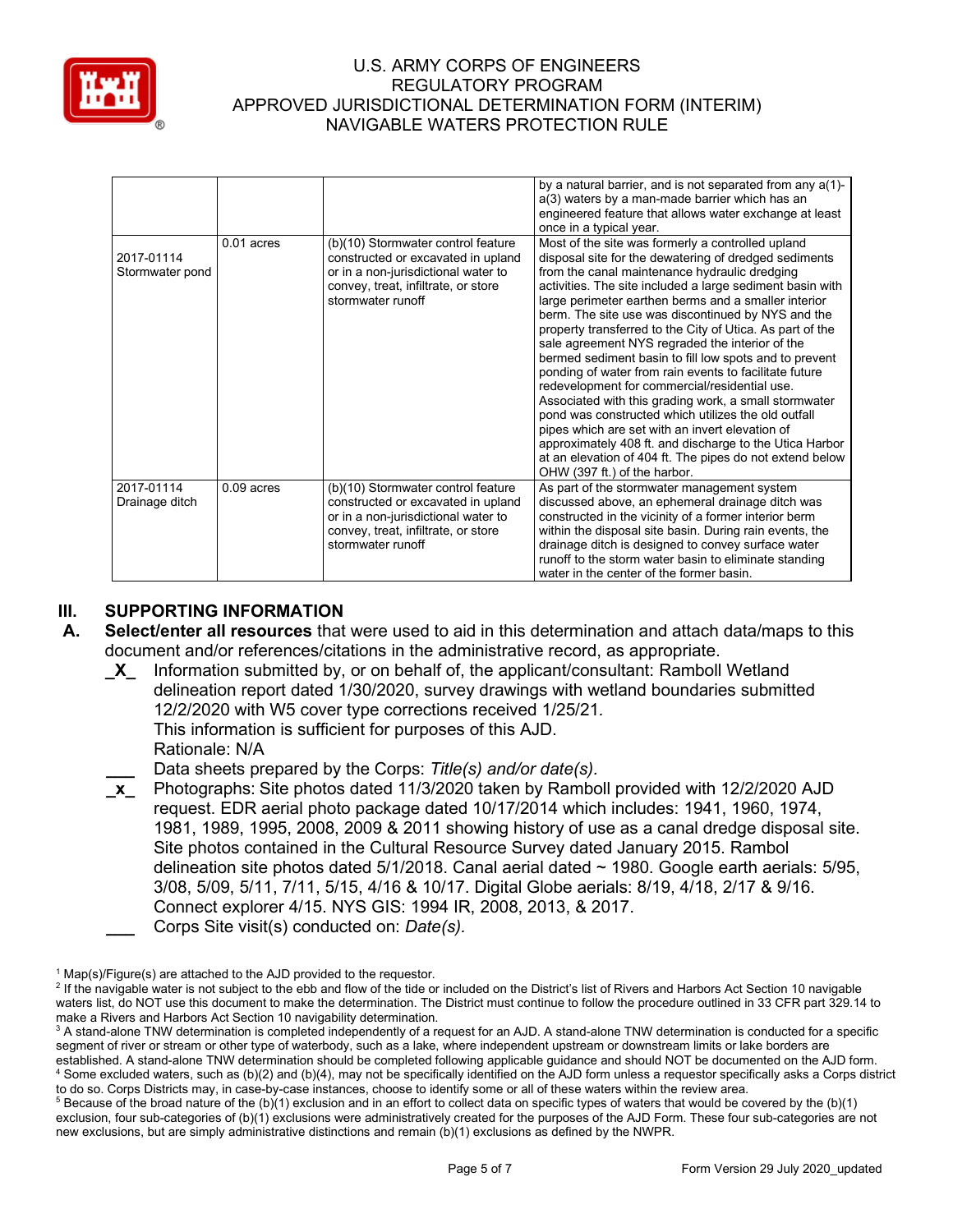

- **\_\_\_** Previous Jurisdictional Determinations (AJDs or PJDs): *ORM Number(s) and date(s).* **\_\_\_** Antecedent Precipitation Tool: *provide detailed discussion in Section III.B.*
- **\_x\_** USDA NRCS Soil Survey: NRCS Websoil survey viewed on 11/12/2018 from delineation report *.*
- **\_x\_** USFWS NWI maps: USFWS NWI web mapper dated 11/13/2018 from delineation report
- **\_x\_** USGS topographic maps: 1:24,000 from delineation report.

## **Other data sources used to aid in this determination:**

| Data Source (select)       | Name and/or date and other relevant information                                                   |
|----------------------------|---------------------------------------------------------------------------------------------------|
| <b>USGS Sources</b>        | N/A.                                                                                              |
| <b>USDA Sources</b>        | N/A.                                                                                              |
| NOAA Sources               | $N/A$ .                                                                                           |
| <b>USACE Sources</b>       | $N/A$ .                                                                                           |
| State/Local/Tribal Sources | $N/A$ .                                                                                           |
| Other Sources              | FEMA floodplain map submitted with delineation indicates site is within mapped floodplain for the |
|                            | Mohawk River, Zone AE at 411 ft. elevation.                                                       |

B. **Typical year assessment(s):** The APT pulls precipitation data from NOAA's Daily Global Historical Climatology Network. The APT evaluates normal precipitation conditions based on the three 30-day periods preceding the observation date. For each period, a weighted condition value is assigned by determining whether the 30-day precipitation total falls within, above, or below the 70th and 30th percentiles for totals from the same date range over the preceding 30 years. The APT then makes a determination of "normal," "wetter than normal," or "drier than normal" based on the condition value sum. The APT also displays results generated via the Palmer Drought Severity Index and the University of Delaware WebWIMP.

The following table summarizes the APT results for each Google Earth aerial photograph reviewed for the years 2015, 2017, 2018 & 2019.

| Latitude | Longitude Date |           | <b>PDSI Value</b> | <b>PDSI Class</b>    | Season     | <b>ARC Score Antecedent Precip Condition</b> |
|----------|----------------|-----------|-------------------|----------------------|------------|----------------------------------------------|
| 43.10847 | $-75.2233$     | 8/2/2019  |                   | 4.17 Extreme wetness | Dry Season | 16 Wetter than Normal                        |
| 43.10847 | $-75.2233$     | 4/24/2018 |                   | 1.91 Mild wetness    | Wet Season | 14 Normal Conditions                         |
| 43.10847 | $-75.2233$     | 10/2/2017 |                   | 2.2 Moderate wetness | Wet Season | 7 Drier than Normal                          |
| 43.10847 | $-75.2233$     | 4/25/2015 |                   | -1.27 Mild drought   | Wet Season | 11 Normal Conditions                         |

The APT referenced 85 individual weather stations with the results that normal conditions prevailed for 2015 & 2018; with drier than normal conditions indicated for 2017 and wetter than normal in 2019.

The typical year assessment needed for this Approved Jurisdictional Determination is to assess whether or not flow would occur from the Mohawk River and/or Utica Harbor into the wetlands within

 $1$  Map(s)/Figure(s) are attached to the AJD provided to the requestor.

<sup>&</sup>lt;sup>2</sup> If the navigable water is not subject to the ebb and flow of the tide or included on the District's list of Rivers and Harbors Act Section 10 navigable waters list, do NOT use this document to make the determination. The District must continue to follow the procedure outlined in 33 CFR part 329.14 to make a Rivers and Harbors Act Section 10 navigability determination.

<sup>&</sup>lt;sup>3</sup> A stand-alone TNW determination is completed independently of a request for an AJD. A stand-alone TNW determination is conducted for a specific segment of river or stream or other type of waterbody, such as a lake, where independent upstream or downstream limits or lake borders are established. A stand-alone TNW determination should be completed following applicable guidance and should NOT be documented on the AJD form. <sup>4</sup> Some excluded waters, such as (b)(2) and (b)(4), may not be specifically identified on the AJD form unless a requestor specifically asks a Corps district to do so. Corps Districts may, in case-by-case instances, choose to identify some or all of these waters within the review area.

 $5$  Because of the broad nature of the (b)(1) exclusion and in an effort to collect data on specific types of waters that would be covered by the (b)(1) exclusion, four sub-categories of (b)(1) exclusions were administratively created for the purposes of the AJD Form. These four sub-categories are not new exclusions, but are simply administrative distinctions and remain (b)(1) exclusions as defined by the NWPR.